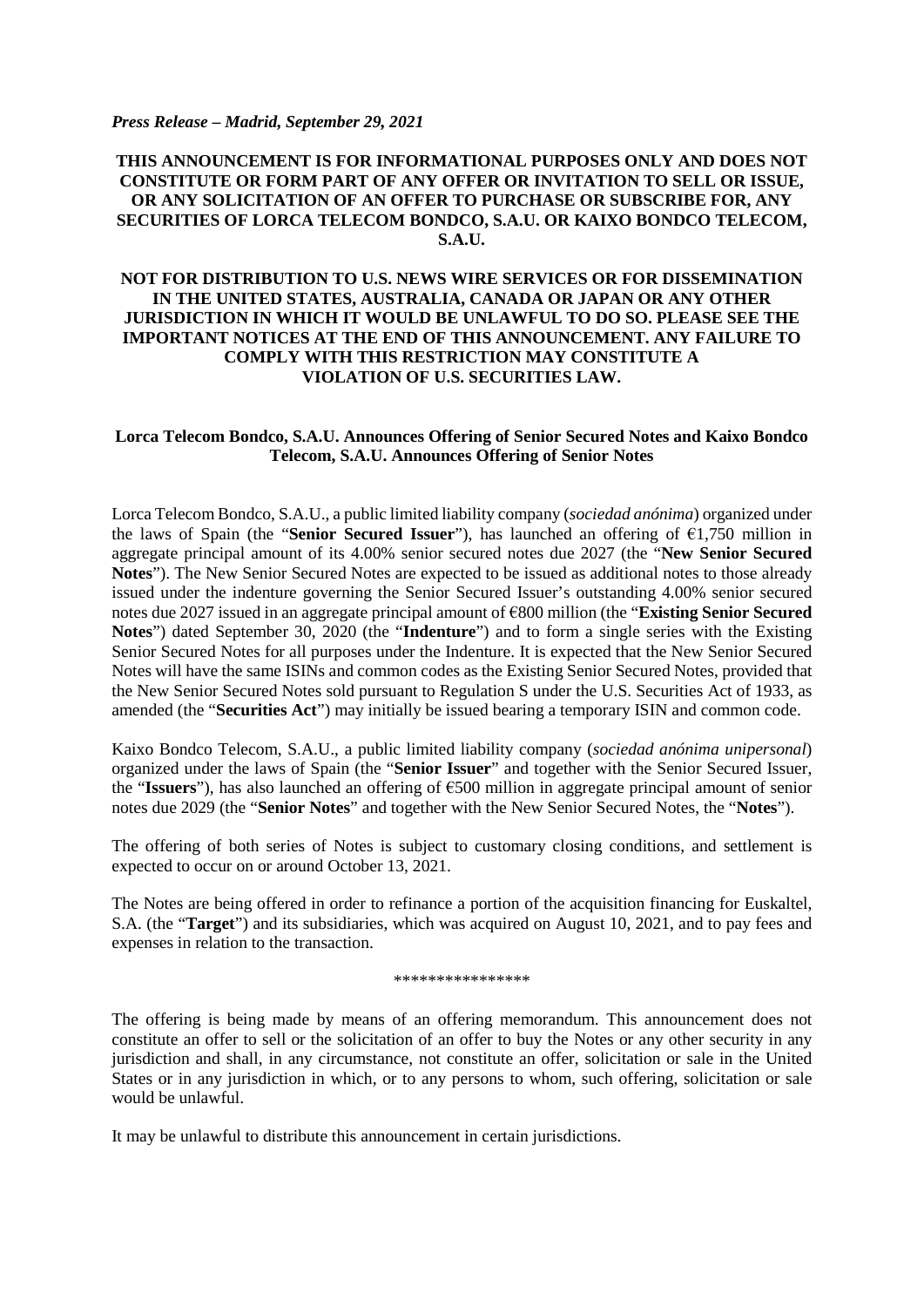Securities may not be sold in the United States or to, or for the account or benefit of, U.S. persons ("**U.S. Persons**") as defined in Regulation S under the Securities Act unless they are registered under the Securities Act or are exempt from registration. This announcement is not for distribution in the United States, or to U.S. persons. The offering of securities described in this announcement has not been and will not be registered under the Securities Act and accordingly any offer or sale of these securities may be made only in a transaction exempt from the registration requirements of the Securities Act.

The Notes are not intended to be offered, sold or otherwise made available to and should not be offered, sold or otherwise made available to any retail investor in the European Economic Area ("**EEA**"). For these purposes, a retail investor means a person who is one (or more) of: (i) a retail client (as defined in point (11) of Article 4(1) of Directive 2014/65/EU (as amended, "**MiFID II**")), (ii) a customer within the meaning of Directive (EU) 2016/97 (as amended, the "**Insurance Distribution Directive**"), where that customer would not qualify as a professional client (as defined in point (10) of Article 4(1) of MiFID II) or (iii) not a qualified investor (as defined in the Regulation (EU) 2017/1129, as amended (the "**Prospectus Regulation**")).

This announcement does not constitute and shall not, in any circumstances, constitute a public offering nor an invitation to the public in connection with any offer within the meaning of the Prospectus Regulation. The offer and sale of the Notes will be made pursuant to an exemption under the Prospectus Regulation from the requirement to publish a prospectus for offers of securities.

The Notes are not intended to be offered, sold or otherwise made available to and should not be offered, sold or otherwise made available to any retail investor in the United Kingdom. For these purposes, a retail investor means a person who is one (or more) of (i) a retail client (as defined in point (8) of Article 2 of Regulation (EU) No 2017/565 as it forms part of domestic law by virtue of the European Union (Withdrawal) Act 2018 ("**EUWA**")), (ii) a customer within the meaning of the provisions of the Financial Services and Markets Act 2000 (as amended, "**FSMA**") and any rules or regulations made under the FSMA to implement the Insurance Distribution Directive, where that customer would not qualify as a professional client (as defined in point (8) of Article 2(1) of Regulation (EU) No 600/2014 as it forms part of domestic law by virtue of the EUWA) or (iii) not a qualified investor (as defined in Article 2 of the Prospectus Regulation as it forms part of domestic law by virtue of the EUWA (the "**UK Prospectus Regulation**")).

This announcement is only being distributed to, and is only directed at, persons in the United Kingdom that are "qualified investors" within the meaning of Article 2(e) of the UK Prospectus Regulation and that also (i) are "investment professionals" falling within Article 19(5) of the Financial Services and Markets Act 2000 (Financial Promotion) Order 2005 (as amended, the "**Order**"), (ii) are persons falling within Article 49(2)(a) to (d) ("high net worth companies, unincorporated associations, etc.") of the Order, or (iii) are persons to whom an invitation or inducement to engage in investment activity (within the meaning of section 21 of the Financial Services and Markets Act 2000) in connection with the issue or sale of any securities may otherwise lawfully be communicated or caused to be communicated (all such persons together being referred to as "**Relevant Persons**"). This document is directed only at Relevant Persons and must not be acted on or relied upon by persons who are not Relevant Persons. Any investment or investment activity to which this document relates is available only to Relevant Persons and will be engaged in only with Relevant Persons. This announcement does not constitute and shall not, in any circumstances, constitute a public offering nor an invitation to the public in connection with any offer within the meaning of the UK Prospectus Regulation. This announcement has been prepared on the basis that any offer of the notes in the United Kingdom will be made pursuant to an exemption under the UK Prospectus Regulation from the requirement to publish a prospectus for offers of securities.

**MiFID II and UK MiFIR professionals/ECPs-only / No PRIIPs KID** – Manufacturer target market (MIFID II and UK MiFIR product governance) is eligible counterparties and professional clients only